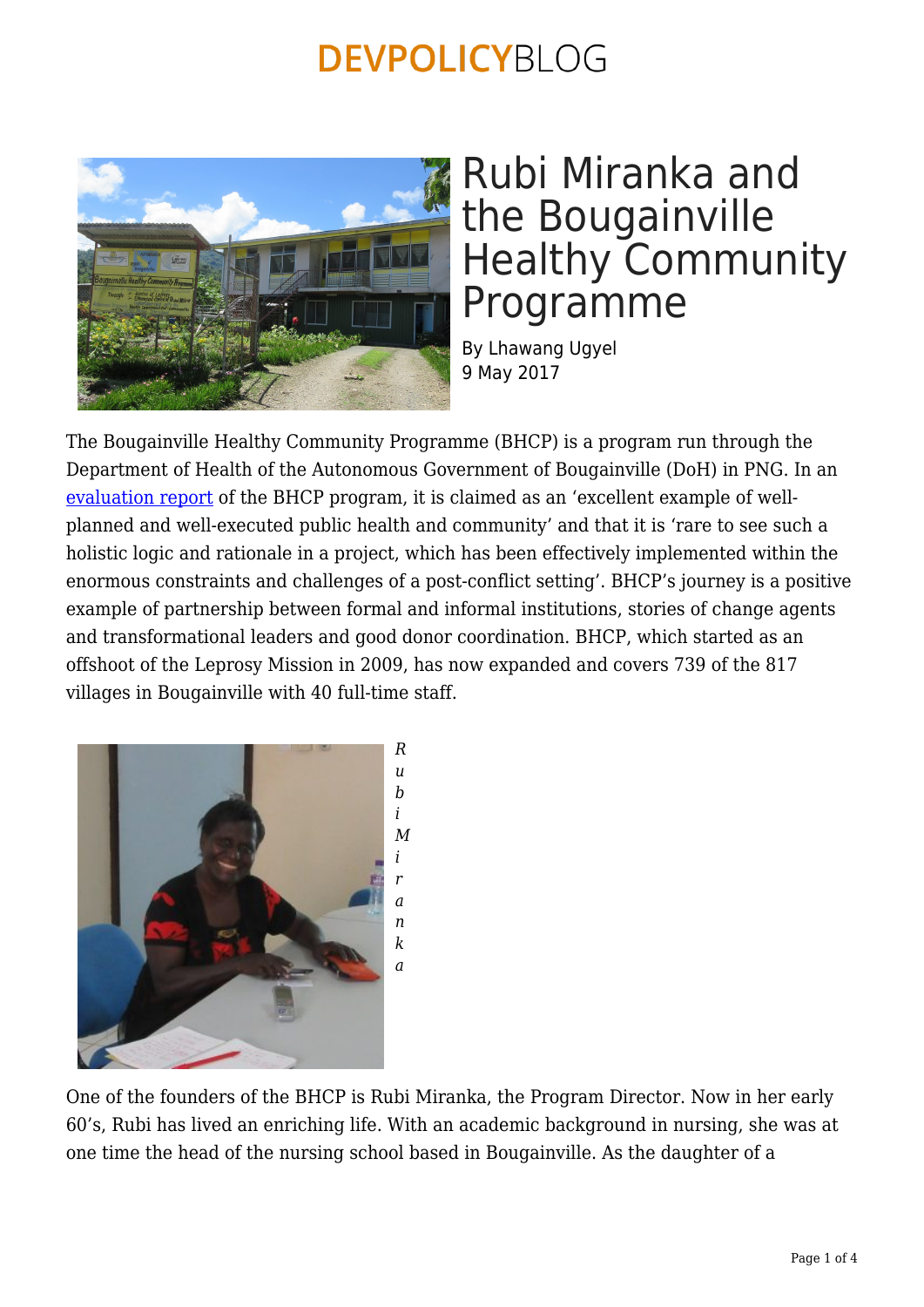missionary, she was always interested in helping her community at an individual level. What triggered her to help at the broader level was when she was unable to travel to other parts of PNG for treatment and had to travel to neighbouring country Solomon Islands in 1994 to treat her tooth abscess. This was during the darkest period in Bougainville's history. The Bougainville conflict for a separate state started in 1988 and continued for a decade. The main reason for the conflict was the discontent relating to the operations of the Panguna Mines.



*iving her MBE in 2010*

It was during the trip to Solomon Islands that Rubi realized the acute shortage of medicines in Bougainville as a result of the political blockade. Through the Solomon Islands Christian Association she was able to reach out to the international community and transfer 100 crates of medicine to Bougainville. This paved the way for Rubi, and with great risk to her own life, she started to work in various areas in troubled Bougainville. In addition to health, Rubi also worked to start primary schools and on women's group and church building activities (read more about her story during the conflict years [here](http://pacificinstitute.anu.edu.au/sites/default/files/resources-links/Pandanus/As_Mothers_of_the_Land.pdf)). Her role during this period was significant, and she was one of the 14 signatories to the Bougainville Peace Agreement in 2001; she signed as the Women's Representative. For her contributions, she was made a Member of the Order of the British Empire in 2010.

During the conflict years, Rubi met Alois Pukienei who at that time was a Health Extension Officer (he is currently the Director of the DoH) in Bougainville. After normalcy returned, Alois approached her to work with the Leprosy Mission on the leprosy elimination program. After the successful implementation of the leprosy program, they continued to work on training volunteers in communities on basic primary health care. In 2009, the New Zealand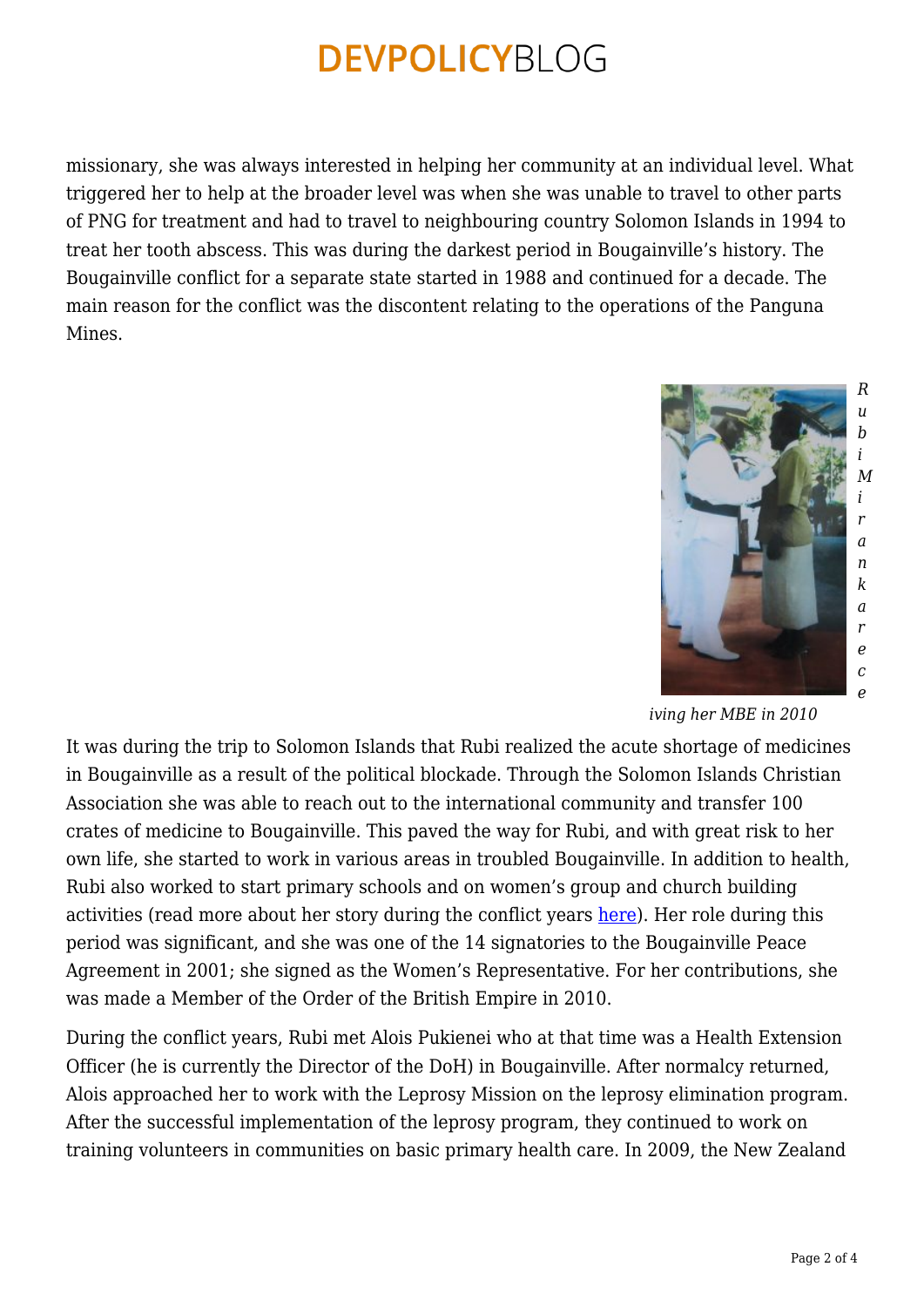Government supported this initiative which grew into the BHCP. It is now a major initiative focused on advocacy and capacity building in health-related issues. With its success, it is branching out into other areas, such as education, women's and youth programs, and in some cases conflict resolution. One of the impacts of the BHCP is that they have been able to create sophisticated organizational community based government structures to manage the multiple programs that are run by the community members themselves. These structures are embedded within the traditional leadership and community structures and are run voluntarily.

Of the 739 villages covered by the BHCP, seven are identified as model villages. These are the ones that are well-structured and are performing with positive outcomes. These model villages serve as exemplars for other villages to emulate. Tangari is one such model village where they have a good governance structure and committed leaders. A key ingredient for Tangari's success is that their leaders realize the importance of knowledge. With some basic educational qualifications, their leaders attend all training provided by BHCP and the donors in areas such as health and sanitation, leadership training and others. They have realized the value of investing in human resource capacity.

Rubi herself recognizes the importance of education. Her father died when she was only 12 years old, and she had to continue her studies through distance education. She then graduated from the Lae School of Nursing. Rubi then went on to complete her diploma in nursing education, and a Bachelors degree in Education from Flinders University in Australia. Her commitment towards the pursuit of knowledge has not waned, and just recently, in 2016, she completed her Masters degree in management from Vudal University in Rabaul. Rubi has also travelled widely overseas, liaising and coordinating with donors. Recently she also travelled to Manus Island to share the experiences of BHCP's successes and how it can be replicated in other parts of PNG.

Bougainville is entering into the next chapter of its history with a referendum due in 2019 to determine its independence. Irrespective of the outcome of the referendum, there is an acute need to develop its resources. While income from the Panguna Mines and other sources of natural resources are being considered, Bougainville needs to focus on developing its human resources too. Rather than relying on mining of natural resources and the uncertain market, there needs to be a greater focus on human resource development. It needs to mine more "Rubi-es"!

*Lhawang Ugyel is a Lecturer in Public Policy at the University of Papua New Guinea, under the ANU-UPNG partnership program.*